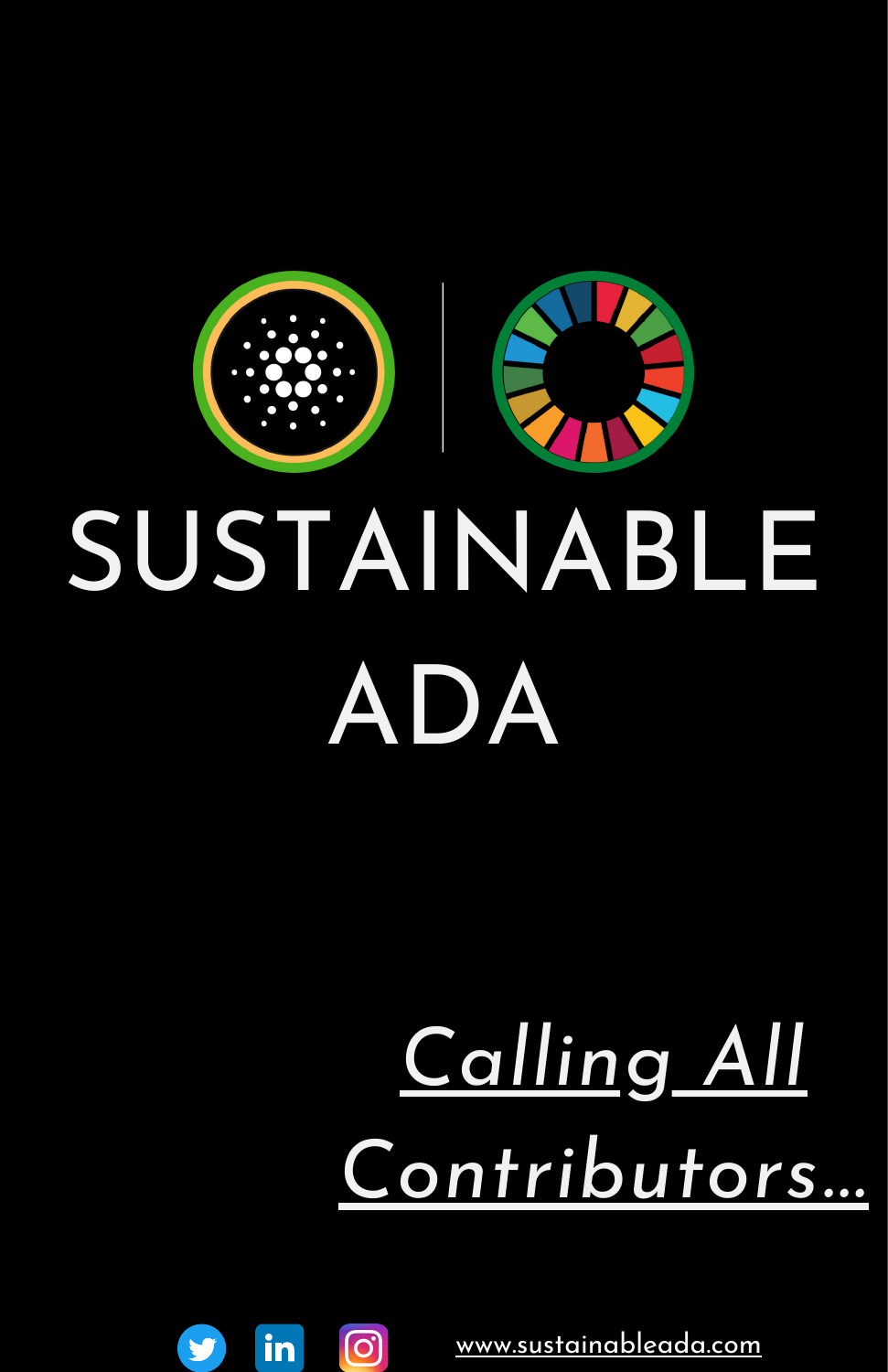

#### Sustainable ADA Contributor

If we are to ensure that Cardano's full potential is unlocked, education is the key.

With your help, together, we will be able to get more stories told. Provide more resources and help inspire a wider audience, worldwide.

As we are currently a small team, with a big vision and modest budget thanks to Project Catalyst and the support of voters through [Funds](https://bit.ly/3xpGiFr) 6 and 7, we are therefore offering what we see as a humble yet fair amount for fair work completed.

We have submitted several proposals in Fund 8 of Catalyst, and we hope to receive more funding with the help of the voting Cardano community.

We are actively working on developing projects and building a sustainable business model so that we can operate with a larger budget, and fairly compensate even more of our collaborators for their contributions, as we grow a global, decentralized Sustainable ADA team and community.

In addition to looking for native language speakers for proof reading/translation work, we are also looking for content creators. Perhaps you are an experienced writer/journalist/blogger? Maybe you're looking for a chance to improve your writing skills, whilst writing about topics that you're passionate about?

We can offer editorial support and guidance, help you develop your craft and refine your skills.

www.sustainableada.com

രി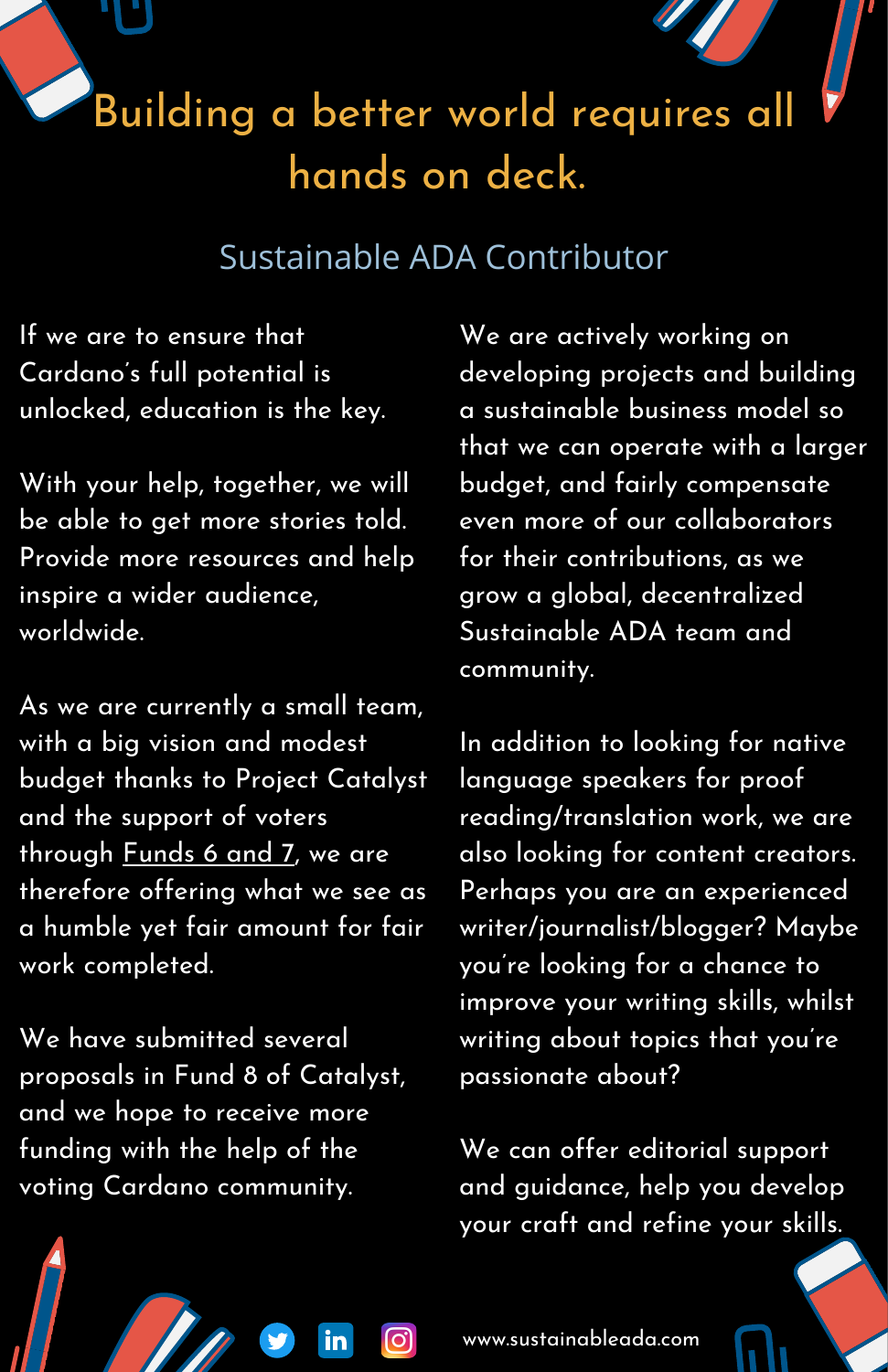## Content Creation Budget

**Proofreading our articles in your native language (shared with us at sustainableada@gmail.com via a google doc shared link): 1**

 $a)$  1 day turnaround = \$40USD (paid in ADA)

b) More than 1 day turnaround =  $$25USD$  (paid in ADA)

**Original content in your native language on a Cardano project that Sustainable ADA have interviewed/written about already but from a different angle:**

**c) \$50USD (paid in ADA) (500 - 1000 words) (We would like a maximum 1 week turnaround from the day you are given the green light to the day of publishing on the Sustainable ADA website.)**

**Original content in your native language on a Cardano project that Sustainable ADA has not interviewed/written about: 2**

**a) Send us your pitch (Summarised in 50 words). If we like it, we will commission you to write it.**

**b) \$50 - \$75USD (paid in ADA) (500 - 1500 words) (We would like a 1-week maximum turnaround from the day you are given the green light to the day of publishing on the Sustainable ADA website.)**

രി

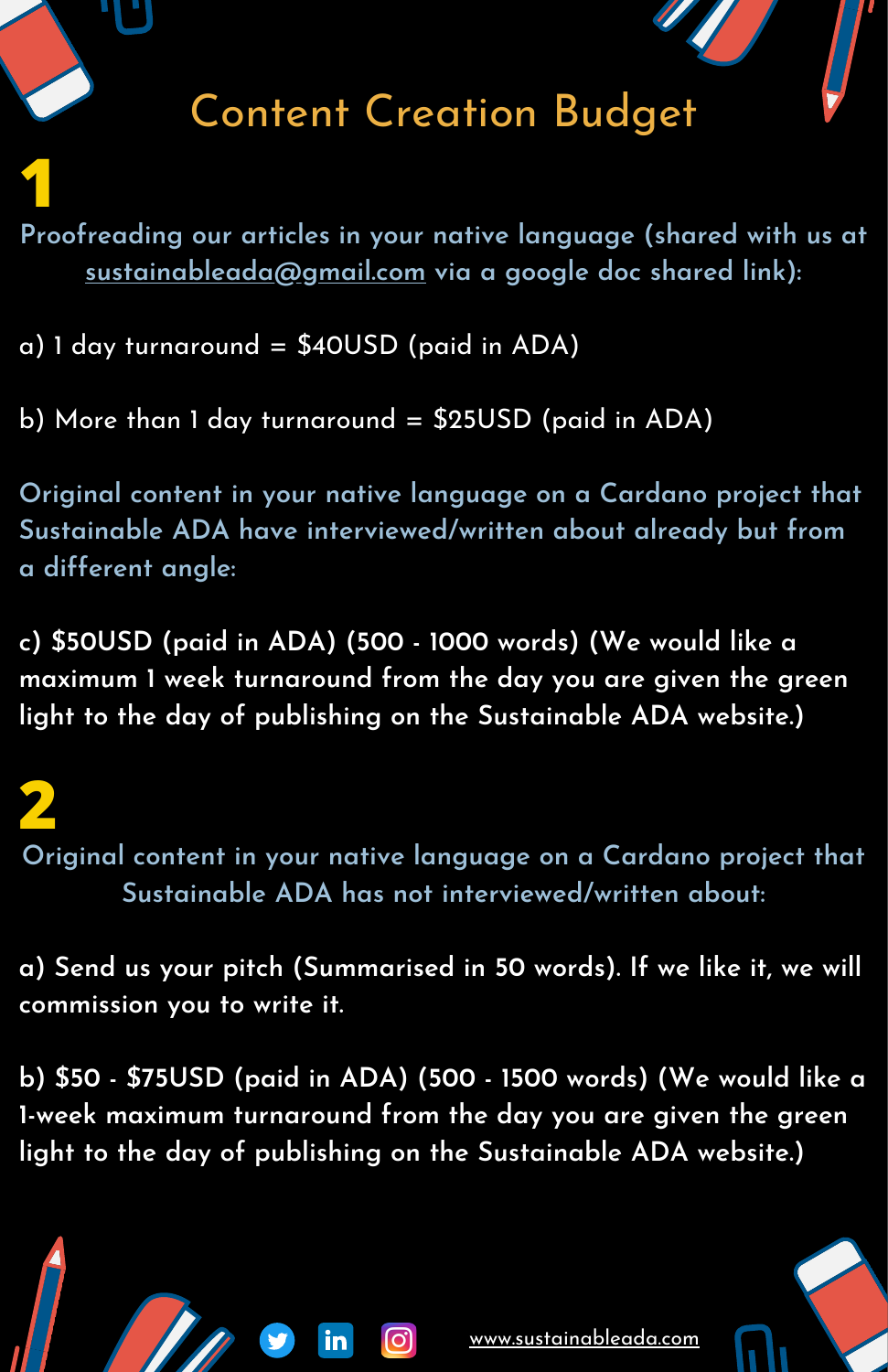

**Targeting initially 13 native language speakers in key languages in the Cardano ecosystem:**

- **Spanish**
- **Portuguese**
- **Mandarin**
- **Arabic**
- **French**
- **Japanese**
- **Swahili**
- **German**
- **Amharic**
- **Oromo**
- **Indonesian**
- **Russian**
- **Hindi**

#### **Essential:**

- **Native speaker of a language from our list above**
- **English language skills (for communications with Sustainable ADA)**
- **Google workplace skills (google docs etc)**
- **Close attention to detail**
- **Flexible (time zone adaptability)**
- **Responsive - as we go through the online editing process via comments and suggestions on a google doc**
- **Support Sustainable ADA vision and mission**
- **Values driven**

#### **Desirable:**

- **Marketing, communications, and social media skills (Telegram, Discord, Twitter, LinkedIn)**
- **Fluent bi-lingual language skills (English plus another language from our list above)**
- **Experienced translator**
- **Experienced writer**
- **Experience in education/journalism/blogging/research**

രി

- **Cardano/blockchain/crypto enthusiast**
- **Knowledge of sustainability and related topics of interest to Sustainable ADA**

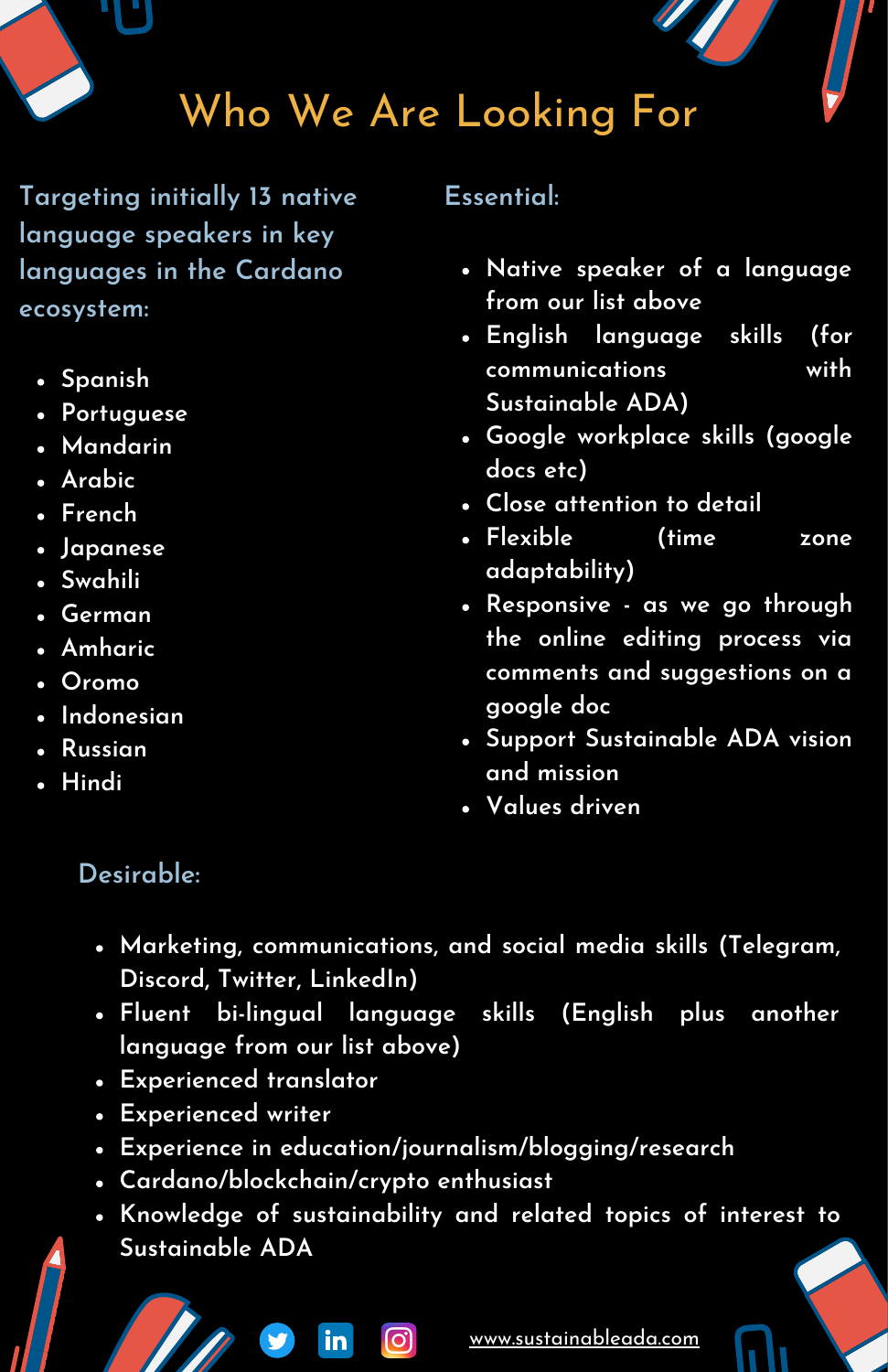

## What we Offer

- **A chance to develop professionally as a freelance contributor at Sustainable ADA**
- **Remuneration paid in ADA (valued in \$ USD) within 1 week of receipt of completed work**
- **Support as part of a decentralized yet close-knit team.**
- **Weekly online-meet ups and monthly events to discuss and connect with other changemakers in the Cardano, blockchain4good, and nft4good ecosystem**
- **Mentoring and professional development opportunities via our partners**
- **Flexible working arrangements**
- **Promotion of your work through our channels (online social media)**
- **Networking opportunities**
- **A professional reference and testimonial of your competences**